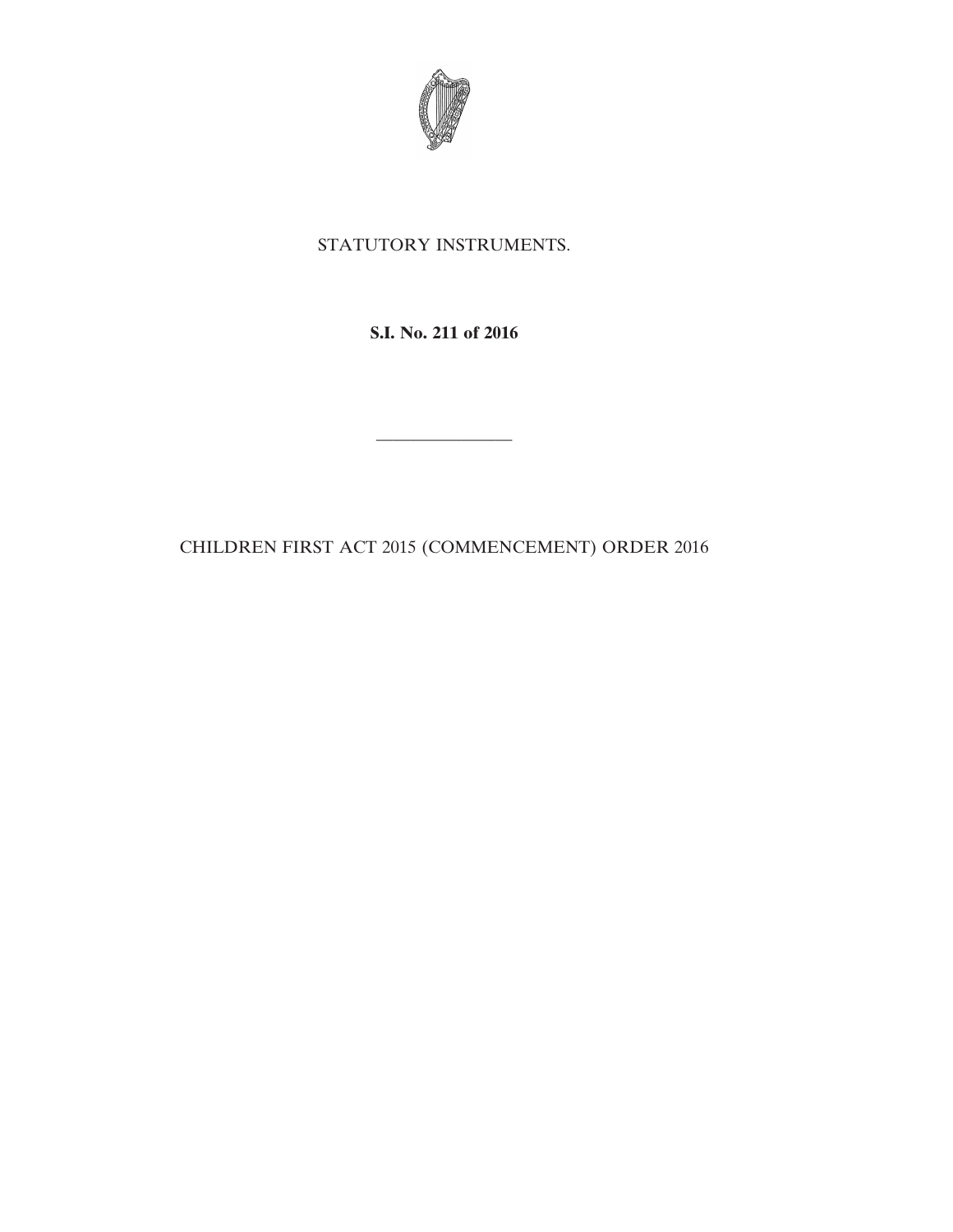CHILDREN FIRST ACT 2015 (COMMENCEMENT) ORDER 2016

The Minister for Children and Youth Affairs, in exercise of the powers conferred on him by section 1 of the Children First Act 2015 (No. 36 of 2015), hereby orders as follows:

1. This Order may be cited as the Children First Act 2015 (Commencement) Order 2016.

2. The 1st day of May 2016 is appointed as the day on which—

(*a*) section 18, and

(*b*) sections 20 to 26,

of the Children First Act 2015 (No. 36 of 2015) shall come into operation.



GIVEN under the Official Seal of the Minister for Children and Youth Affairs 28 April 2016.

JAMES REILLY, Minister for Children and Youth Affairs.

*Notice of the making of this Statutory Instrument was published in "Iris Oifigiúil" of* 3*rd May*, 2016.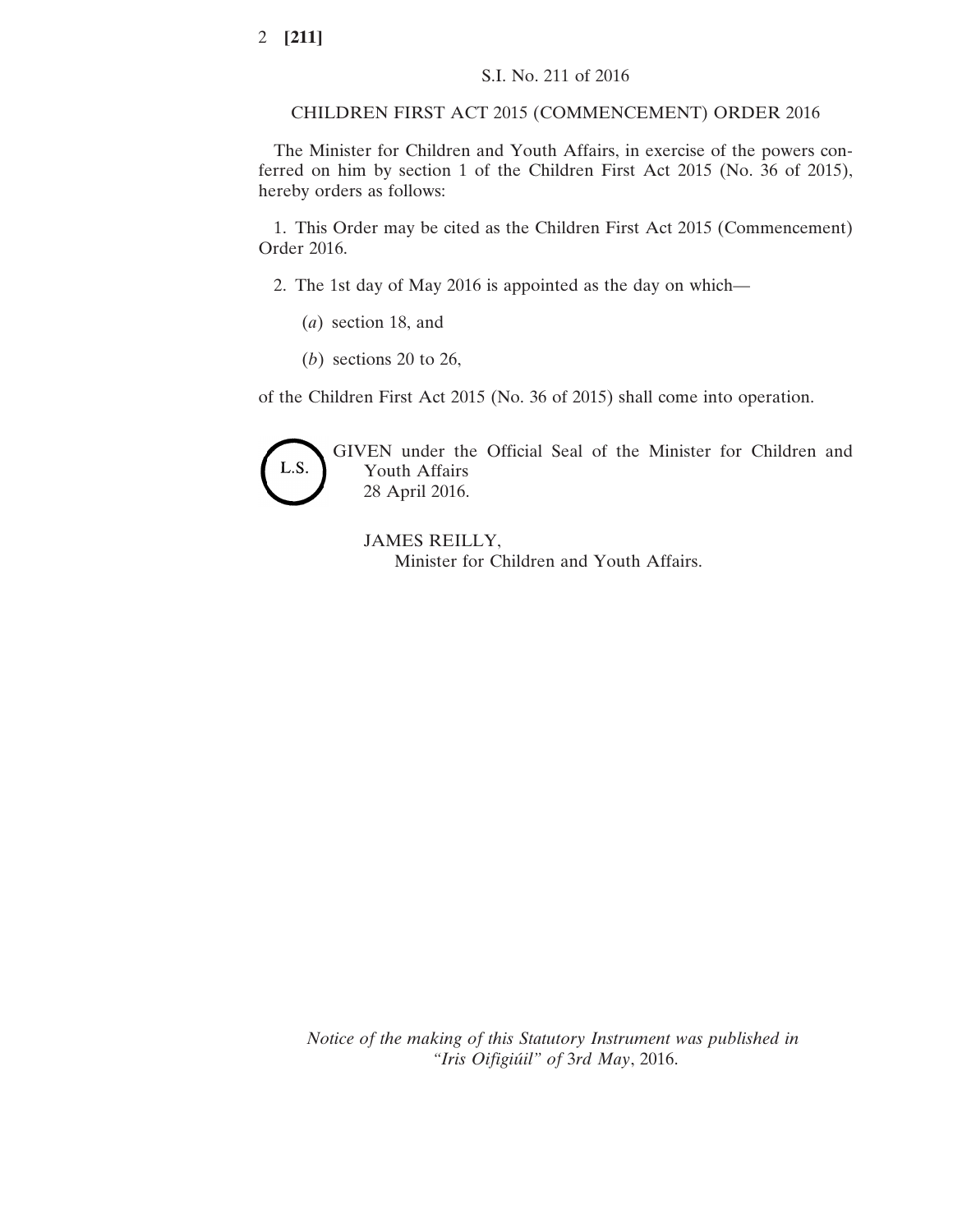**[211]** 3

## EXPLANATORY NOTE

*(This note is not part of the Instrument and does not purport to be a legal interpretation.)*

This Order provides for the commencement of section 18 and sections 20 to 26 of the Children First Act 2015 (No. 36 of 2015) with effect from 1st May 2016.

Section 18 provides that the Child and Family Agency is a specified body for the purposes of the National Vetting Bureau (Children and Vulnerable Persons) Act 2012 (Schedule 2 of 2012 Act: Organisations required to notify specific information to Bureau).

Sections 20 to 26 of the Act provide for the establishment of a Children First Inter-Departmental Implementation Group. Section 20 provides for the establishment of a Children First Inter-Departmental Implementation Group. Section 21 provides for membership of the Implementation Group. Section 22 provides for the functions of the Implementation Group. Section 23 provides that the Minister for Children and Youth Affairs may give directions to the Implementation Group. Section 24 provides for conditions and cessation of membership of the Implementation Group. Section 25 provides for the Implementation Group meetings and procedures. Section 26 provides that the Implementation Group shall provide annual reports to the Minister for Children and Youth Affairs.